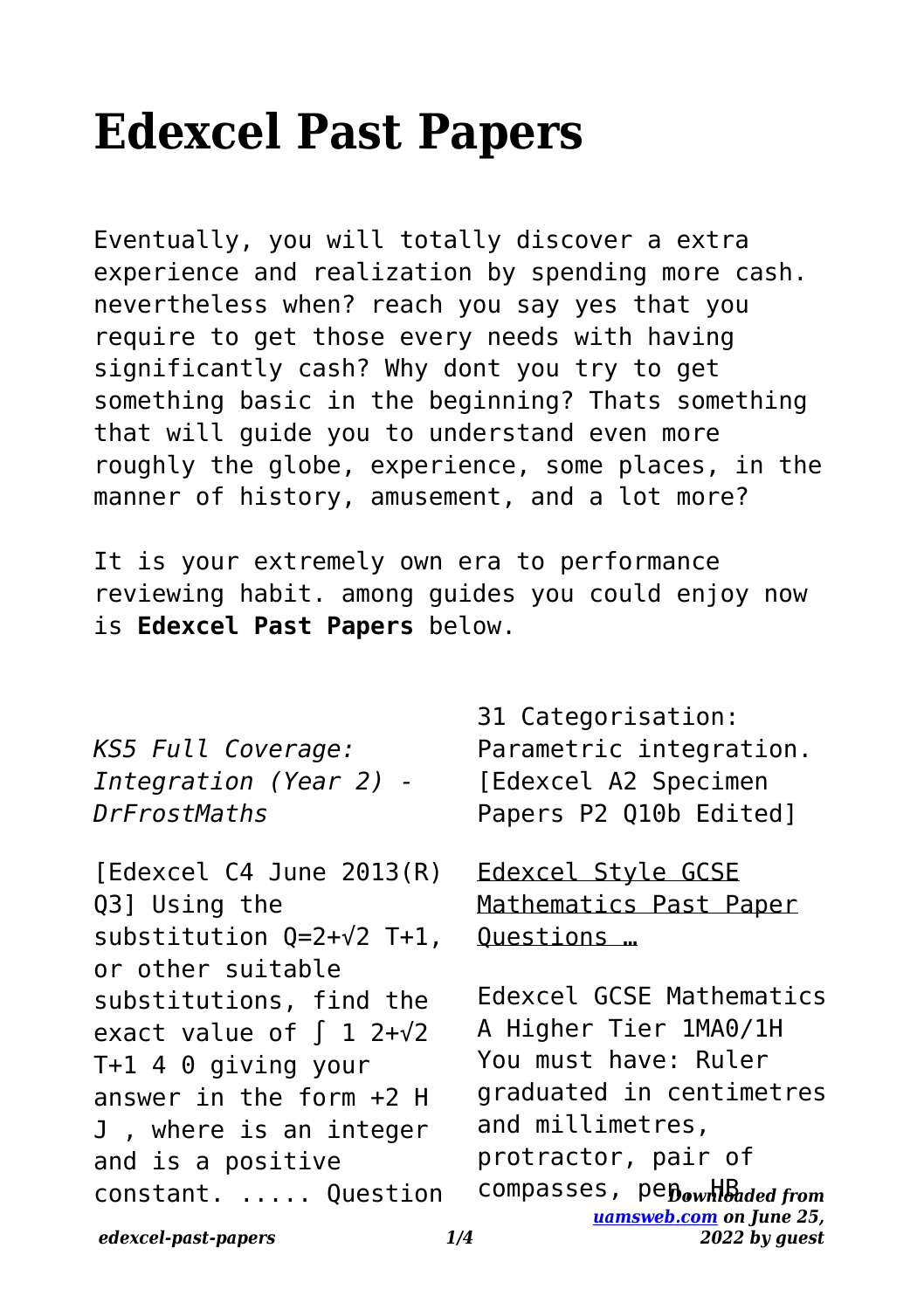pencil, eraser. Tracing paper may be used. Instructions tt Use black ink or ball-point pen. Fill in the boxes at the top of this page with your name, centre number and candidate number.t t Answer ...

#### **Edexcel International GCSEs (9–1) - British Council**

used for the new Edexcel International GCSEs (9–1), available for first teaching from September 2017. In 2013 Ofqual (The Office of Qualifications and Examinations Regulation in England) and the UK government announced a number of changes to GCSE and GCE A level qualifications in England from September 2015 onwards.

### **Get help and support GCSE BIOLOGY - AQA**

• past papers, mark schemes and examiners'

reports • specimen papers and mark schemes for new courses • Exampro: a searchable bank of past AQA exam questions • exemplar student answers with examiner commentaries. Analyse your …

### **Mark Scheme (Results) Summer 2019 - Maths Genie**

it goes past 85 Yes ….. No can be implied from their statement 14 2.4774(011…) M1 for 8.77 or 3.54 or 2.477 or 2.47 or 2.48 or 877 354 A1 for 2.4774(011…) If the answer has been rounded to less than 4 dp but the figure is shown in working to 4 dp or more, award full marks. Ignore any incorrect digits after the 4th decimal place.

#### **AQA, OCR, Edexcel GCSE GCSE Maths**

Visit

http://www.ma<del>bbsmadee*በaw*</del> *[uamsweb.com](http://uamsweb.com) on June 25, 2022 by guest*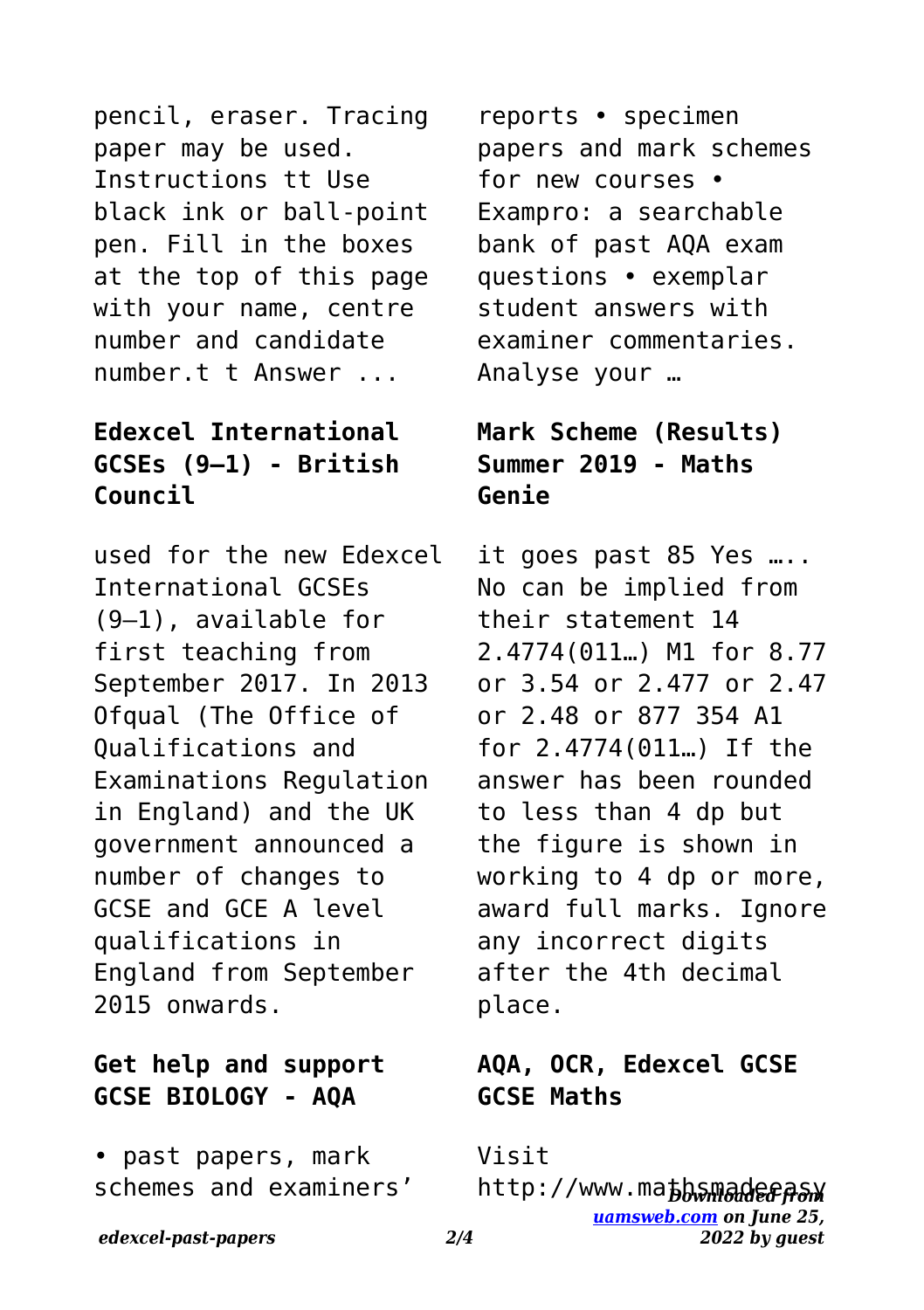.co.uk/ for more fantastic resources. Maths Made Easy © Complete Tuition Ltd 2017 www.CompleteTuition.co.u k GCSE

#### **Full Coverage: Vectors - DrFrostMaths**

This worksheet is designed to cover one question of each type seen in past papers, for each GCSE Higher Tier topic. This worksheet was automatically generated by the DrFrostMaths ... [Edexcel GCSE(9-1) Mock Set 2 Spring 2017 3F Q20ai, 3H Q4ai] …

### **Pearson Edexcel Level 1/Level 2 GCSE (9–1) - HGS Maths**

\*P64630A0324\* Turn over  $3 2 E =$  {even numbers less than  $19$ } A =  $\{6,$ 12, 18}  $B = \{2, 6, 14,$ 18} Complete the Venn diagram for this information. A E B

(Total for Question 2 is 3 marks) 3 Work out 4 1 5 2 2 3 − Give your answer as a mixed number.

## **A Level Physics - Edexcel**

Edexcel, BTEC and LCCI qualifications are awarded by Pearson, the UK's largest ... papers 93 Appendix 8: Formulae sheet 95 Appendix 9: Data sheet 103 Appendix 10: Uncertainties and practical work 105 Appendix 11: Support from the University of York 113. ... Digging up the Past (DIG) (except items 83–87) ...

#### **Pearson Edexcel Level 1 Level 2 GCSE 9.1 French**

taken to ensu*fi film taken [uamsweb.com](http://uamsweb.com) on June 25, 2022 by guest* Pearson Edexcel Level 1/Level 2 GCSE (9 - 1) in French (1FR0) First teaching from September 2016 First certifi cation from 2018 Issue 4. ... Special care has been

*edexcel-past-papers 3/4*